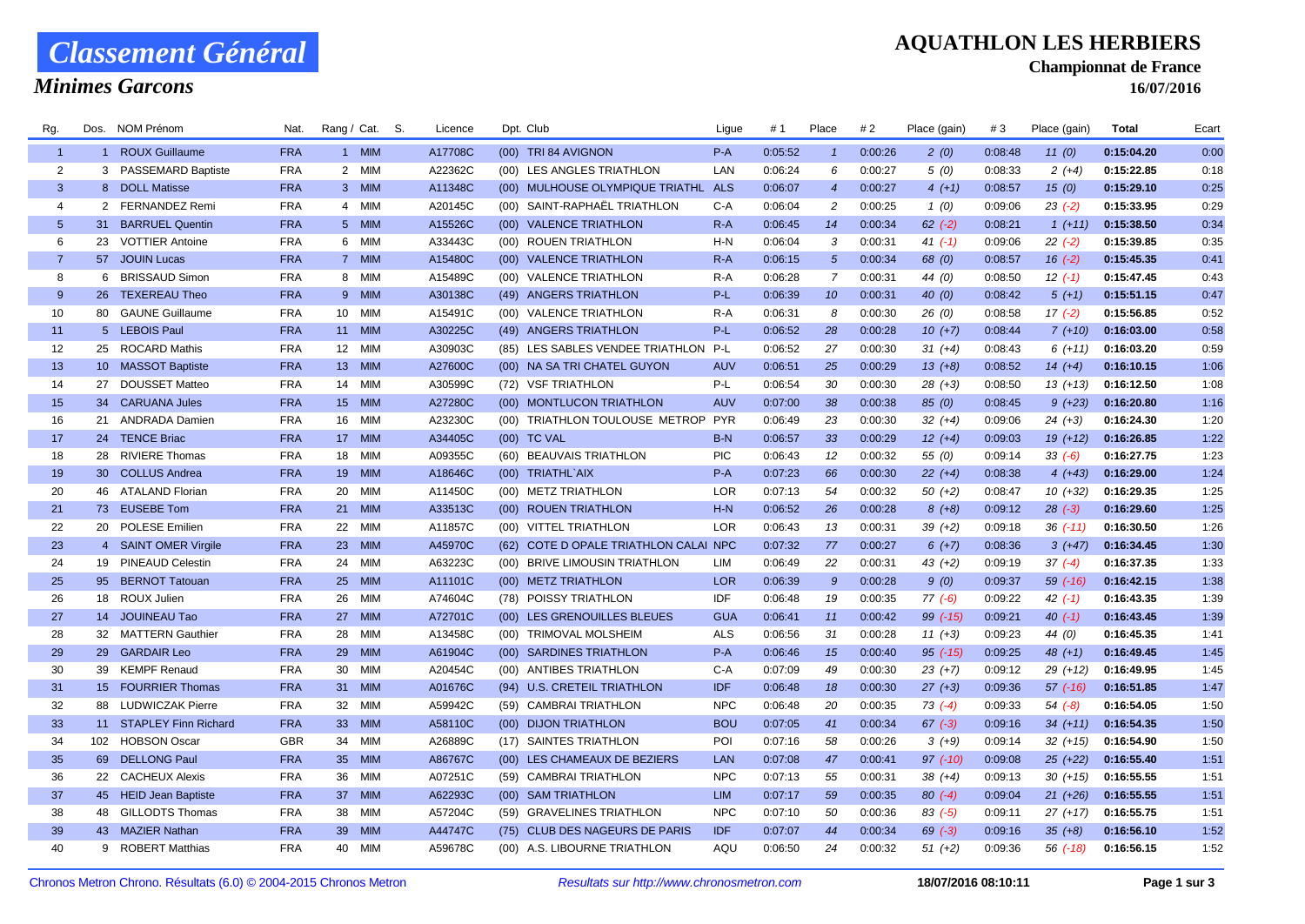## *Classement Général*

*Minimes Garcons*

#### **AQUATHLON LES HERBIERS**

**Championnat de France**

**16/07/2016**

| Rg.      | Dos. | NOM Prénom                             | Nat.                     | Rang / Cat. |                   | S. | Licence            | Dpt. Club                             | Ligue               | # 1                | Place    | # 2     | Place (gain) | #3                 | Place (gain) | Total      | Ecart |
|----------|------|----------------------------------------|--------------------------|-------------|-------------------|----|--------------------|---------------------------------------|---------------------|--------------------|----------|---------|--------------|--------------------|--------------|------------|-------|
| 41       |      | 59 OSTERMANN Luke                      | <b>FRA</b>               | 41 MIM      |                   |    | A13633C            | (00) FAST GUEBWILLER                  | <b>ALS</b>          | 0:07:08            | 46       | 0:00:33 | 58(0)        | 0:09:19            | $38(+5)$     | 0:16:58.10 | 1:54  |
| 42       |      | 7 SCHEUNEMANN Bastien                  | <b>FRA</b>               | 42          | <b>MIM</b>        |    | A37794C            | (00) BESANCON TRIATHLON               | F-C                 | 0:07:07            | 45       | 0:00:31 | $35(+6)$     | 0:09:22            | $43$ $(-3)$  | 0:16:59.10 | 1:55  |
| 43       |      | 84 HUBERT Robin                        | <b>FRA</b>               | 43          | <b>MIM</b>        |    | A28526C            | (41) VENDOME TRIATHLON                | <b>CEN</b>          | 0:07:45            | 86       | 0:00:32 | 56 $(0)$     | 0:08:44            | $8(+43)$     | 0:17:00.25 | 1:56  |
| 44       |      | 81 FULCHIRON Paulin                    | <b>FRA</b>               | 44          | <b>MIM</b>        |    | A15488C            | (00) VALENCE TRIATHLON                | $R-A$               | 0:07:28            | 72       | 0:00:34 | $64$ $(-2)$  | 0:09:04            | 20 (+30)     | 0:17:04.90 | 2:00  |
| 45       |      | 17 VOLPE Leo                           | <b>FRA</b>               | 45          | <b>MIM</b>        |    | A81974C            | (91) ENVY/EPINAY SOUS SENART TRI      | IDF                 | 0:07:20            | 61       | 0:00:33 | $61 (-3)$    | 0:09:13            | $31 (+19)$   | 0:17:05.10 | 2:01  |
| 46       |      | 55 GUYARD Antoine                      | <b>FRA</b>               | 46          | <b>MIM</b>        |    | A26497C            | (17) LA ROCHELLE TRIATHLON            | POI                 | 0:06:58            | 35       | 0:00:43 | $100(-13)$   | 0:09:27            | 49 (+2)      | 0:17:06.75 | 2:02  |
| 47       |      | 44 PIGEON Adonia                       | <b>FRA</b>               | 47          | <b>MIM</b>        |    | A22300C            | (00) AQUA SPORTS SAINT CYPRIEN        | LAN                 | 0:07:05            | 40       | 0:00:34 | $63$ $(-1)$  | 0:09:30            | $52 (-6)$    | 0:17:07.20 | 2:03  |
| 48       |      | 42 GALLOIS Alexis                      | <b>FRA</b>               | 48          | MIM               |    | A04545C            | (91) A.S. CORBEIL-ESSONNES TRIATH     | IDF                 | 0:07:00            | 37       | 0:00:31 | 49 $(+3)$    | 0:09:41            | $63$ (-14)   | 0:17:10.25 | 2:06  |
| 49       |      | 50 LELOUP William                      | <b>FRA</b>               | 49          | <b>MIM</b>        |    | A33697C            | (00) LES PIRANHAS                     | $H-N$               | 0:07:33            | 78       | 0:00:40 | $93( -2)$    | 0:09:01            | $18(+31)$    | 0:17:12.05 | 2:08  |
| 50       |      | 70 ROCHA Benjamin                      | <b>FRA</b>               | 50          | <b>MIM</b>        |    | A54015C            | (00) METZ TRIATHLON                   | LOR                 | 0:07:15            | 56       | 0:00:30 | $29(+2)$     | 0:09:29            | $51 (+4)$    | 0:17:12.65 | 2:08  |
| 51       |      | 37 ELG Robin                           | <b>FRA</b>               | 51          | <b>MIM</b>        |    | A58025C            | (41) TRI ATTITUDE 41                  | <b>CEN</b>          | 0:07:04            | 39       | 0:00:32 | $57(+2)$     | 0:09:38            | $61$ (-14)   | 0:17:13.10 | 2:09  |
| 52       | 65   | PACCARD Lucas                          | <b>FRA</b>               | 52          | <b>MIM</b>        |    | A37791C            | (00) BESANCON TRIATHLON               | F-C                 | 0:07:05            | 42       | 0:00:30 | $20(+6)$     | 0:09:40            | $62$ $(-16)$ | 0:17:13.30 | 2:09  |
| 53       |      | 58 THEVENARD Liam                      | <b>FRA</b>               | 53          | <b>MIM</b>        |    | A15248C            | (00) TARARE TRIATHLON                 | $R-A$               | 0:07:26            | 70       | 0:00:32 | $53(+2)$     | 0:09:20            | $39 (+15)$   | 0:17:16.70 | 2:12  |
| 54       | 96   | <b>CHARNAL Elouan</b>                  | <b>FRA</b>               | 54          | <b>MIM</b>        |    | A14656C            | (00) C.R.V. LYON TRIATHLON            | $R-A$               | 0:07:10            | 51       | 0:00:30 | $24 (+8)$    | 0:09:46            | $65$ $(-11)$ | 0:17:24.05 | 2:20  |
| 55       |      | 53 GUERIN CAVARO Paul                  | <b>FRA</b>               | 55          | <b>MIM</b>        |    | A44685C            | (44) BEST TRIATHLON SAINT-NAZAIRE P-L |                     | 0:07:45            | 87       | 0:00:31 | $46 (+2)$    | 0:09:10            | $26 (+30)$   | 0:17:25.25 | 2:21  |
| 56       |      | 94 BESCHE Alban                        | <b>FRA</b>               | 56          | <b>MIM</b>        |    | A15479C            | (00) VALENCE TRIATHLON                | $R-A$               | 0:06:46            | 16       | 0:00:31 | $34 (+2)$    | 0:10:11            | 77 (-42)     | 0:17:25.75 | 2:21  |
| 57       |      | 71 DUBREUIL Lucas                      | <b>FRA</b>               | 57          | <b>MIM</b>        |    | A23488C            | (00) A.S. MURET TRIATHLON             | <b>PYR</b>          | 0:07:29            | 73       | 0:00:38 | $87(-3)$     | 0:09:23            | $45(+19)$    | 0:17:27.85 | 2:23  |
| 58       | 41   | <b>LECERF Pablo</b>                    | <b>FRA</b>               | 58          | <b>MIM</b>        |    | A59846C            | (77) TRI AVENTURE                     | IDF                 | 0:06:46            | 17       | 0:00:29 | $15(+4)$     | 0:10:16            | 81 (-45)     | 0:17:29.85 | 2:25  |
| 59       |      | 64 COTIN Antoine                       | <b>FRA</b>               | 59          | <b>MIM</b>        |    | A20883C            | (00) OLYMPIC NICE NATATION            | $C-A$               | 0:07:29            | 74       | 0:00:32 | $52(+3)$     | 0:09:31            | $53(+12)$    | 0:17:30.55 | 2:26  |
| 60       |      | 51 RAPPAILLES Romaric                  | <b>FRA</b>               | 60          | <b>MIM</b>        |    | A43189C            | (85) LES HERBIERS VENDEE TRIATHLO P-L |                     | 0:07:36            | 79       | 0:00:34 | 66 $(+1)$    | 0:09:24            | 46 (+18)     | 0:17:32.60 | 2:28  |
| 61       |      | 47 DESCOUS Quentin                     | <b>FRA</b>               | 61          | <b>MIM</b>        |    | A22927C            | (00) T.O.A.C TOULOUSE AEROSPATIAL PYR |                     | 0:06:57            | 32       | 0:00:31 | 48 (0)       | 0:10:10            | 76 (-29)     | 0:17:36.65 | 2:32  |
| 62       | 40   | <b>BEURTHEY Killian</b>                | <b>FRA</b>               | 62          | <b>MIM</b>        |    | A53335C            | (00) GROUPE TRIATHLON VESOUL HA F-C   |                     | 0:07:27            | 71       | 0:00:35 | $79( -2)$    | 0:09:38            | $60 (+11)$   | 0:17:38.45 | 2:34  |
| 63       | 68   | TERIIPAIA CHEVRETON Ocea FRA           |                          | 63          | <b>MIM</b>        |    | A43641C            | (92) ISSY TRIATHLON                   | IDF                 | 0:07:19            | 60       | 0:00:40 | $96 (-9)$    | 0:09:43            | $64 (+6)$    | 0:17:40.90 | 2:36  |
| 64       | 61   | <b>LOPEZ Matheo</b>                    | <b>FRA</b>               | 64          | <b>MIM</b>        |    | A36504C            | (00) DIJON TRIATHLON                  | <b>BOU</b>          | 0:07:20            | 62       | 0:00:30 | $19(+2)$     | 0:09:53            | $67$ $(-4)$  | 0:17:41.85 | 2:37  |
| 65       | 101  | HEDAHDIA TATTEGRAIN Alan FRA           |                          | 65          | <b>MIM</b>        |    | A19114C            | (00) TRIATHLON MANOSQUE               | $P - A$             | 0:07:52            | 89       | 0:00:29 | $17(+2)$     | 0:09:27            | $50(+22)$    | 0:17:47.05 | 2:43  |
| 66       |      | 56 BLANC Antony                        | <b>FRA</b>               | 66          | <b>MIM</b>        |    | A18660C            | (00) TRIATHL`AIX                      | $P-A$               | 0:06:52            | 29       | 0:00:39 | $91 (-4)$    | 0:10:19            | $82$ $(-33)$ | 0:17:48.65 | 2:44  |
| 67       |      | 52 MARTINEAU Justin                    | <b>FRA</b>               | 67          | <b>MIM</b>        |    | A32169C            | (85) LE POIRE SUR VIE VENDEE TRIAT    | P-L                 | 0:07:56            | 92       | 0:00:30 | $25(+1)$     | 0:09:24            | $47 (+24)$   | 0:17:48.85 | 2:44  |
| 68       |      | 62 JOURDAN Leo                         | <b>FRA</b>               | 68          | <b>MIM</b>        |    | A35842C            | (22) CEPS DINAN ARMOR TRIATHLON       | <b>BRE</b>          | 0:07:26            | 69       | 0:00:30 | $18(+2)$     | 0:09:56            | $70(-1)$     | 0:17:49.70 | 2:45  |
| 69       |      | 49 CHACHOUA Rayan                      | <b>FRA</b>               | 69          | <b>MIM</b>        |    | A08043C            | (59) GRAVELINES TRIATHLON             | <b>NPC</b>          | 0:08:01            | 94       | 0:00:30 | 33(0)        | 0:09:21            | $41 (+25)$   | 0:17:51.05 | 2:47  |
| 70       |      | 74 FLOZE Remi                          | <b>FRA</b>               | 70          | MIM               |    | A31045C            | (85) FONTENAY TRIATHLON CLUB          | P-L                 | 0:07:21            | 63       | 0:00:29 | $16 (+4)$    | 0:10:11            | $78$ $(-11)$ | 0:17:59.70 | 2:55  |
| 71       |      | 66 MILLOT Tanguy                       | <b>FRA</b>               | 71          | <b>MIM</b>        |    | A02896C            | (78) POISSY TRIATHLON                 | <b>IDF</b>          | 0:07:23            | 65       | 0:00:31 | 45(0)        | 0:10:09            | $75(-6)$     | 0:18:01.40 | 2:57  |
| 72       |      | 33 LACOSTE Fabien                      | <b>FRA</b>               | 72          | <b>MIM</b>        |    | A24085C            | (00) U.S. BERGERAC TRIATHLON          | AQU                 | 0:07:55            | 91       | 0:00:35 | $74(-1)$     | 0:09:35            | 55 (+20)     | 0:18:03.65 | 2:59  |
| 73       |      | 38 POIREL Baptiste                     | <b>FRA</b>               | 73          | <b>MIM</b>        |    | A10766C            | (00) SEZANNE TRIATHLON                | <b>CHA</b>          | 0:06:57            | 34       | 0:00:35 | $71(-1)$     | 0:10:35            | 86 (-38)     | 0:18:04.65 | 3:00  |
| 74       | 35   | <b>SAINT GILLES Stevan</b>             | <b>FRA</b>               | 74          | <b>MIM</b>        |    | A61814C            | (00) DIJON TRIATHLON                  | <b>BOU</b>          | 0:07:08            | 48       | 0:00:39 | $90( -8)$    | 0:10:20            | $83$ (-18)   | 0:18:05.05 | 3:01  |
| 75       |      | 67 LOUBEYRE Edmond<br>78 TESSIER Jules | <b>FRA</b><br><b>FRA</b> | 75<br>76    | <b>MIM</b><br>MIM |    | A06329C            | (77) TRI AVENTURE                     | <b>IDF</b><br>POI   | 0:07:40            | 83<br>53 | 0:00:28 | $7(+6)$      | 0:09:59            | $72 (+2)$    | 0:18:05.75 | 3:01  |
| 76       |      |                                        |                          |             |                   |    | A26952C            | (79) T.C.G. 79 PARTHENAY              |                     | 0:07:11            |          | 0:00:33 | 59 (0)       | 0:10:24            | 84 (-23)     | 0:18:07.00 | 3:02  |
| 77       |      | 93 MICHON Thomas                       | <b>FRA</b>               | 77          | <b>MIM</b>        |    | A44458C            | (00) MACH 3 TRIATHLON                 | $R - A$             | 0:07:39            | 81       | 0:00:37 | $84 (-3)$    | 0:09:54            | $68 (+7)$    | 0:18:07.90 | 3:03  |
| 78<br>79 |      | 89 LEMERCIER Thomas                    | <b>FRA</b><br><b>FRA</b> | 78          | MIM<br><b>MIM</b> |    | A33148C<br>A28714C | (00) EVREUX AC. TRIATHLON             | $H-N$<br><b>CEN</b> | 0:07:38<br>0:07:31 | 80<br>76 | 0:00:36 | $81 (-2)$    | 0:09:57<br>0:10:07 | $71 (+4)$    | 0:18:09.10 | 3:05  |
| 80       | 63   | <b>BRUNEAU Luca</b>                    | <b>FRA</b>               | 79          | <b>MIM</b>        |    | A24543C            | (37) T.C. JOUE LES TOURS              | AQU                 |                    | 90       | 0:00:35 | $72(+1)$     | 0:09:50            | $74(-4)$     | 0:18:11.95 | 3:07  |
|          | 60   | JAUMAIN William                        |                          | 80          |                   |    |                    | (00) A.S. LIBOURNE TRIATHLON          |                     | 0:07:54            |          | 0:00:31 | 42 (0)       |                    | 66 (+10)     | 0:18:13.95 | 3:09  |